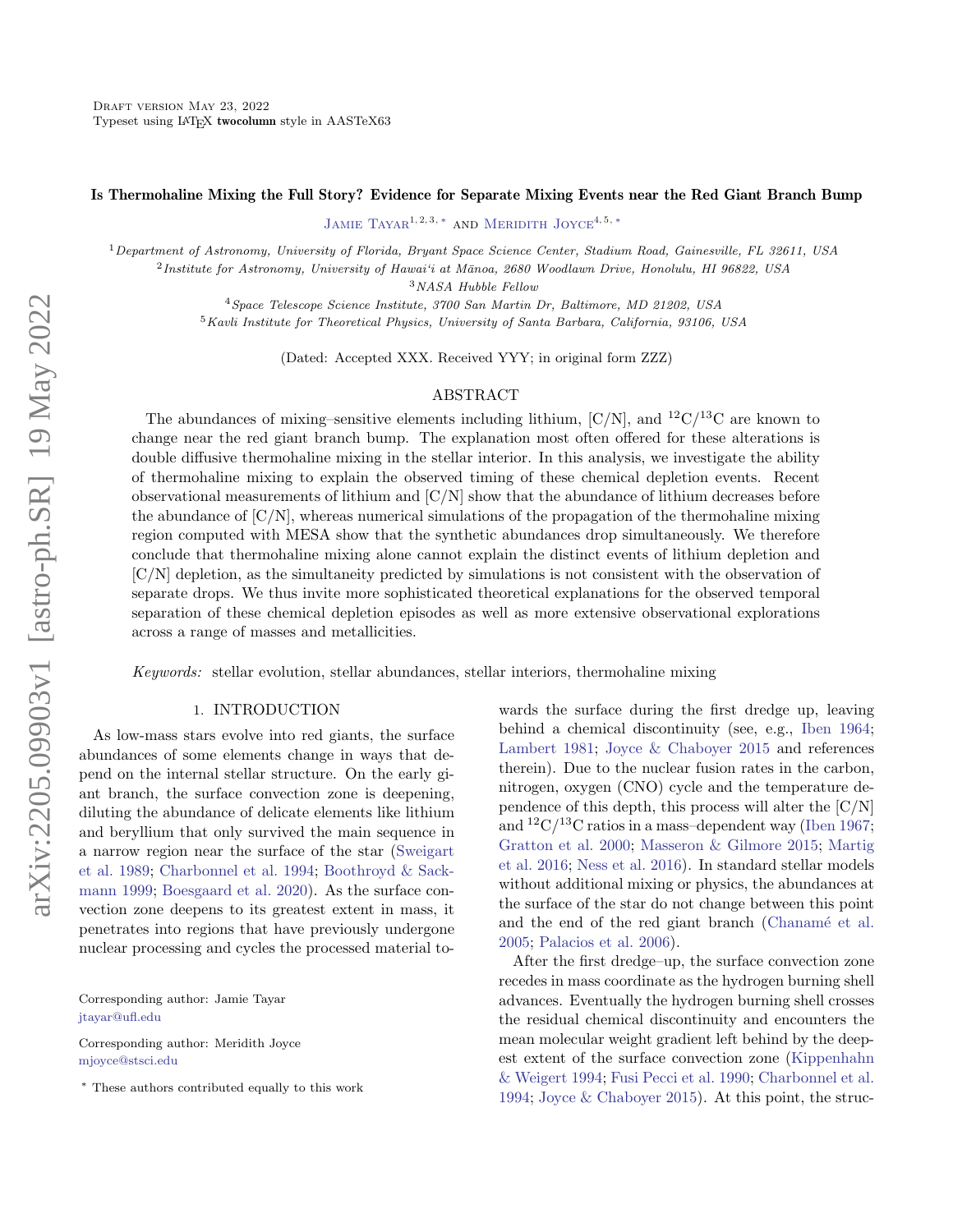ture readjusts, the core contracts and the luminosity decreases. In observed stellar populations, this is seen as an over-density of stars and identified as the red giant branch bump (RGBB). In stellar evolution models, the exact location of the RGBB depends on choices about the envelope mixing and undershoot parameters, which will likewise affect the structure and temperature at the base of the convection zone [\(Joyce & Chaboyer](#page-10-2) [2015;](#page-10-2) [Khan et al.](#page-10-8) [2018\)](#page-10-8).

Observational work has noted that several abundances, including lithium,  $\left[\frac{C}{N}\right]$ , and  $^{12}C/^{13}C$  change for stars near the red giant branch bump, particularly at low metallicity (see e.g. [Carbon et al.](#page-9-8) [1982;](#page-9-8) [Pilachowski](#page-10-9) [1986;](#page-10-9) [Kraft](#page-10-10) [1994;](#page-10-10) [Gratton et al.](#page-9-5) [2000\)](#page-9-5). More recent work has made it clear that the amount of extra mixing in these stars is strongly metallicity dependent [\(Shetrone](#page-10-11) [et al.](#page-10-11) [2019\)](#page-10-11) and also depends on stellar mass [\(Magrini](#page-10-12) [et al.](#page-10-12) [2021b\)](#page-10-12).

Great theoretical efforts have been made to try to infer the physical cause of this extra mixing. Given that the extra mixing occurs in a region where the mean molecular weight gradient is inverted from <sup>3</sup>He burning [\(Eggle](#page-9-9)[ton et al.](#page-9-9) [2006\)](#page-9-9), authors including [Charbonnel & Zahn](#page-9-10) [\(2007b\)](#page-9-10) pointed out that the region should be unstable to double diffusive instabilities, also known as thermohaline mixing. While there were challenges to this theory [\(Denissenkov](#page-9-11) [2010;](#page-9-11) [Denissenkov & Merryfield](#page-9-12) [2011;](#page-9-12) [Traxler et al.](#page-10-13) [2011;](#page-10-13) [Brown et al.](#page-9-13) [2013;](#page-9-13) [Sengupta & Ga](#page-10-14)[raud](#page-10-14) [2018;](#page-10-14) [Garaud et al.](#page-9-14) [2019\)](#page-9-14) on the grounds that the amount of mixing needed not did not quantitatively match the expectations given the fluid parameters, most authors have worked under the assumption that the extra mixing of all elements on the upper giant branch are somehow related to thermohaline mixing (e.g. [Kirby](#page-10-15) [et al.](#page-10-15) [2016;](#page-10-15) [Charbonnel et al.](#page-9-15) [2020;](#page-9-15) [Magrini et al.](#page-10-16) [2021a\)](#page-10-16).

Previous theoretical explorations have indicated that the amount of extra mixing in this regime should depend on stellar mass and metallicity (e.g. [Charbonnel](#page-9-16) [& Lagarde](#page-9-16) [2010;](#page-9-16) [Lagarde et al.](#page-10-17) [2017\)](#page-10-17) and that the relevant process should affect several mixing tracers, including  ${}^{12}C/{}^{13}C$ ,  $[C/Fe]$ ,  $[N/Fe]$ , and  ${}^{7}Li$ , at approximately the same time above the red giant branch bump [\(Stancliffe et al.](#page-10-18) [2009;](#page-10-18) [Charbonnel & Lagarde](#page-9-16) [2010\)](#page-9-16). Predicting the exact amount of mixing or the resulting abundances is extremely challenging, however, as the process can be affected by rotation [\(Lagarde et al.](#page-10-19) [2011\)](#page-10-19), magnetism [\(Charbonnel & Zahn](#page-9-17) [2007a\)](#page-9-17), dynamical shear [\(Cantiello & Langer](#page-9-18) [2010\)](#page-9-18), numerical model choices [\(Lattanzio et al.](#page-10-20) [2015\)](#page-10-20), and other complications, as well as the detailed interactions, rather than just additions, of these processes [\(Maeder et al.](#page-10-21) [2013;](#page-10-21) [Sengupta](#page-10-14) [& Garaud](#page-10-14) [2018\)](#page-10-14). Further, the estimated degree of impact of any one of these processes likewise depends on the stellar properties, as has been discussed extensively (see e.g. [Cantiello & Langer](#page-9-18) [2010;](#page-9-18) [Lagarde et al.](#page-10-19) [2011\)](#page-10-19). However, by making reasonable physical assumptions, several authors have been able to construct predictions for the mixing that at least roughly match the observations (e.g. [Lagarde et al.](#page-10-22) [2019;](#page-10-22) [Henkel et al.](#page-9-19) [2017,](#page-9-19) [2018;](#page-9-20) [Magrini et al.](#page-10-12) [2021b\)](#page-10-12).

In the following manuscript, we present observational and theoretical evidence for distinct mixing causes for the depletion of lithium and  $[C/N]$ , from which it follows that thermohaline mixing is not sufficient explanation for all of the extra mixing that occurs near the red giant branch bump. We first present simulations showing that the connection of the thermohaline mixing region with the surface convection zone corresponds to simultaneous depletion of both lithium and  $[C/N]$ . We follow with the presentation of observational data demonstrating that the abundance decreases in Li and [C/N] near the red giant branch bump are temporally distinct, with the depletion of lithium occurring earlier in a star's evolution than the depletion of  $\lfloor C/N \rfloor$  by more than 0.1 dex. We thus demonstrate that a theoretical framework ascribing these events to thermohaline mixing alone is inconsistent with the observations.

# 2. THEORETICAL EXPLORATION AND SIMULATIONS

Using the Modules for Experiments in Stellar Astrophysics (MESA; stable release version 15140) stellar evolution program, we evolve high structural and temporal resolution simulations of the interior mixing profiles of model stars in the approximate mass  $(0.8 - 1.2M_{\odot})$ and metallicity regime  $(-2 \leq$  [Fe/H]  $\leq 0$  dex, or  $0.0007 \leq Z \leq 0.02$  of the observed sample [\(Paxton](#page-10-23) [et al.](#page-10-23) [2011,](#page-10-23) [2013,](#page-10-24) [2015,](#page-10-25) [2018,](#page-10-26) [2019\)](#page-10-27). We use the solar mixture of [Grevesse & Sauval](#page-9-21) [\(1998\)](#page-9-21) and OPAL opacities, metallicities corresponding to solar  $(Z = 0.02)$  and  $[Fe/H] = -1.2$  ( $Z = 0.0009$ ), the mixing length theory (MLT) implementation of [Cox & Giuli](#page-9-22) [\(1968\)](#page-9-22) with  $\alpha_{\text{MLT}} = 1.6$ , the Eddington T- $\tau$  grey model atmosphere for surface boundary conditions, the pp\_extras.net nuclear reaction network, and the thermohaline mixing prescription of [Kippenhahn et al.](#page-10-28) [\(1980\)](#page-10-28) based on the analysis of [Ulrich](#page-10-29) [\(1972\)](#page-10-29) with a thermohaline efficiency coefficient  $\alpha_{\text{th}} = 2$  [\(Eddington](#page-9-23) [1916;](#page-9-23) Böhm-[Vitense](#page-9-24) [1958;](#page-9-24) [Cox](#page-9-25) [1980;](#page-9-25) [Iglesias & Rogers](#page-9-26) [1996a\)](#page-9-26).The choice to set  $\alpha_{\text{th}}$  near unity was motivated by recent 2D and 3D hydrodynamic simulations showing that much lower values (e.g.  $\alpha_{\text{th}} = 1$  vs  $\alpha_{\text{th}} = 667$ ) are appropriate for stellar conditions as compared to salt fingers [\(Denis](#page-9-11)[senkov](#page-9-11) [2010;](#page-9-11) [Traxler et al.](#page-10-13) [2011;](#page-10-13) [Brown et al.](#page-9-13) [2013\)](#page-9-13). A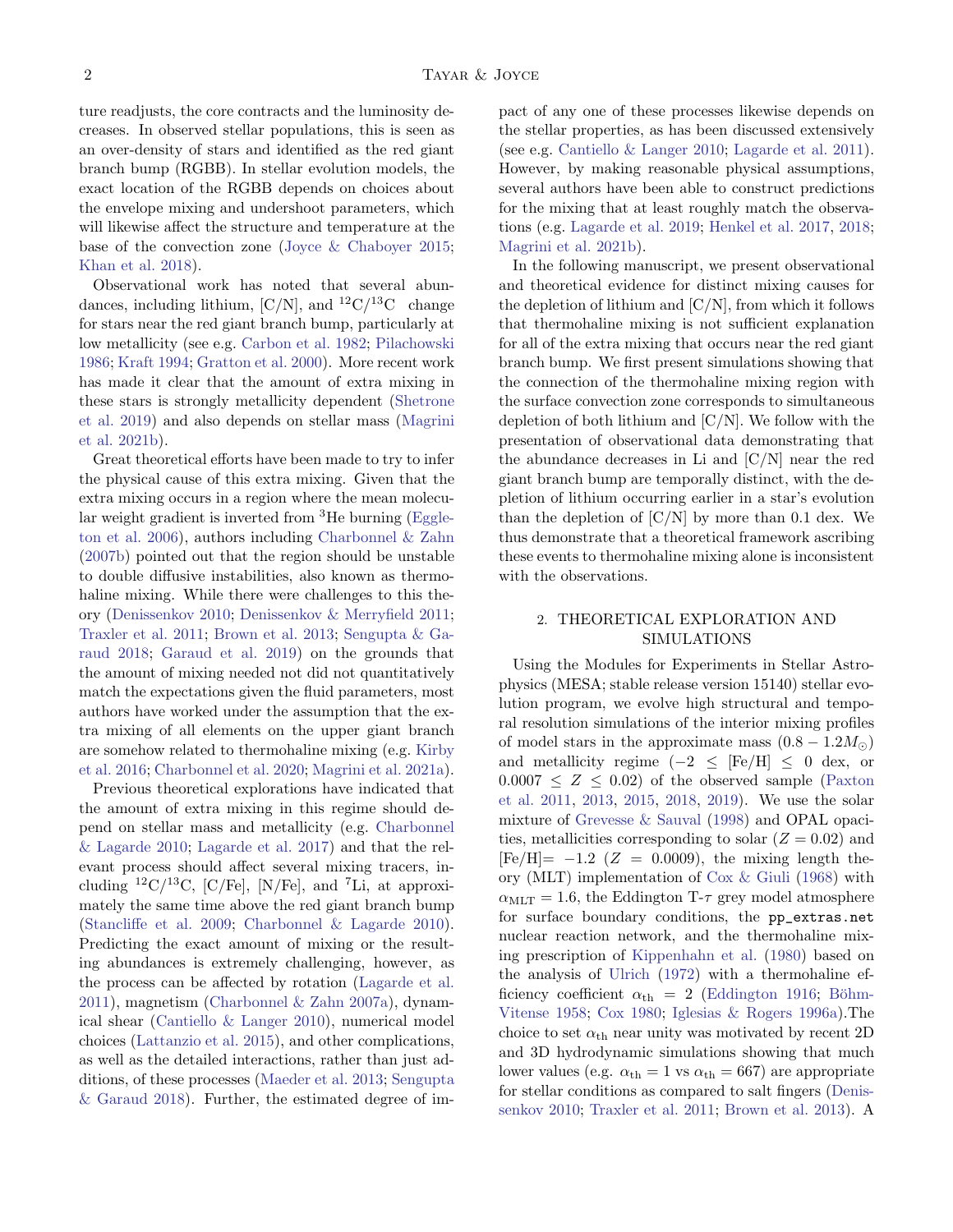value of  $\alpha_{\rm th} = 2$  specifically was chosen for consistency with Section 4.2 of MESA Instrument Paper II, in which MESA's thermohaline capabilities are described in more detail, and the associated test\_suite case [\(Paxton](#page-10-24) [et al.](#page-10-24) [2013\)](#page-10-24). Using models described in [Fraser et al.](#page-9-27) [\(2022\)](#page-9-27), we find that variations of  $\alpha_{\text{th}}$  between 0.1 and 700 have no effect on our conclusions. The Ledoux criterion for convective stability is used throughout [\(Ledoux](#page-10-30) [1951;](#page-10-30) [Anders et al.](#page-9-28) [2022\)](#page-9-28). We improve MESA's default structural and temporal resolutions (mesh\_delta\_coeff and time\_delta\_coeff) by a factor of 10 to 100 in our calculations[1](#page-2-0) . In physical units, our time steps in this regime correspond to 21,000 years—reduced to as low as 3000 years in convergence investigations—and our spatial resolution corresponds to roughly 5500 zones. These are above the thresholds necessary to resolve the relevant changes due to thermohaline mixing according to, for example, [Lattanzio et al.](#page-10-20) [\(2015\)](#page-10-20). We note, however, that while even higher resolutions might be necessary to argue for particular values of calibrated parameters (for example, the mixing efficiency); this is not necessary in our case, and we propose no such values. It is sufficient for our argument to demonstrate that neither time step nor structural resolution affect the direction of propagation of the thermohaline front or the simultaneity of dilution events. This is indeed the case (see, e.g. Fraser et al. 2022, which includes extensive resolution tests using an identical modeling configuration).

The models are terminated at roughly  $log q \leq 1$  on the upper red giant branch, after the RGBB. Figure [1](#page-2-1) shows an evolutionary track from one such simulation, centered on the evolutionary regime where thermohaline mixing is hypothesized to be important. Locations in the HR diagram and values of  $\log g$  are indicated on the track for six time steps dt corresponding to the structural snapshots presented subsequently. These are indexed beginning with one for convenience; in reality, there are thousands.

Our simulations trace the evolution of interior lithium, carbon, and nitrogen abundances and the nuclear energy generation front,  $\varepsilon_{\text{nuc}},$  as well as the locations and extents of various mixing regions. Figure [2](#page-4-0) shows six snapshots of the interior near the base of the surface convection zone as a function of mass coordinate,  $m/M_*$ , with corresponding evolutionary locations indicated by equivalent  $dt$  on the HR diagram in Figure [1.](#page-2-1) The panels depict the surface-ward propagation and expansion of the thermohaline mixing front, shown in green, with



<span id="page-2-1"></span>Figure 1. The evolutionary track for our canonical thermohaline propagation simulation  $(1 M_{\odot}, \text{ solar metallicity})$  $Z = 0.020$ ) is shown, zoomed in on the RGBB. Surface gravity is indicated at six time steps, denoted dt. These index the evolutionary times at which the subsequent stellar interior snapshots are taken. The time step indices are revised to begin at one for the purpose of demonstration only.

increasing time: the region broadens and moves outward in mass coordinate from  $dt = 1$  to  $dt = 4$ . At  $dt = 5$ , the thermohaline region connects with the surface convection zone, shown in pink, which is receding towards the surface at a much slower rate over this time interval (the recession of the surface convection zone is apparent at enhanced scale, shown in the following figure). At  $dt = 6$ , the regions have begun rapid mixing. Though panels  $dt = 5$  and  $dt = 6$  appear identical here, they represent summaries of the configuration before and after rapid mixing, respectively, as elaborated in Figure [3.](#page-5-0)

The black curve represents the nuclear burning shell, which also moves towards the surface over time. The blue and green curves show the interior abundance profiles of  $(C^{12}/N^{14})$  and lithium, respectively, where the lithium abundance has been shifted uniformly so as to appear on the same vertical scale as the other quantities. The local minimum of the lithium abundance near  $m/M_{\star} = 0.25$  in panel  $dt = 1$  indicates the point at which the interior temperature is hot enough to destroy lithium. For detailed discussion on the behavior of the mean molecular weight profile and its inversion during the conditions that generate thermohaline mixing, see [Charbonnel & Zahn](#page-9-10) [\(2007b\)](#page-9-10) and [Charbonnel & Lagarde](#page-9-16) [\(2010\)](#page-9-16).

Figure [3](#page-5-0) shows the same six structural snapshots, but rescaled so that the changes in abundance are visually

<span id="page-2-0"></span><sup>&</sup>lt;sup>1</sup> Full details of our configuration will be made publicly available on Zenodo upon publication. A basic template for simulating thermohaline mixing is freely available in the MESA test\_suite.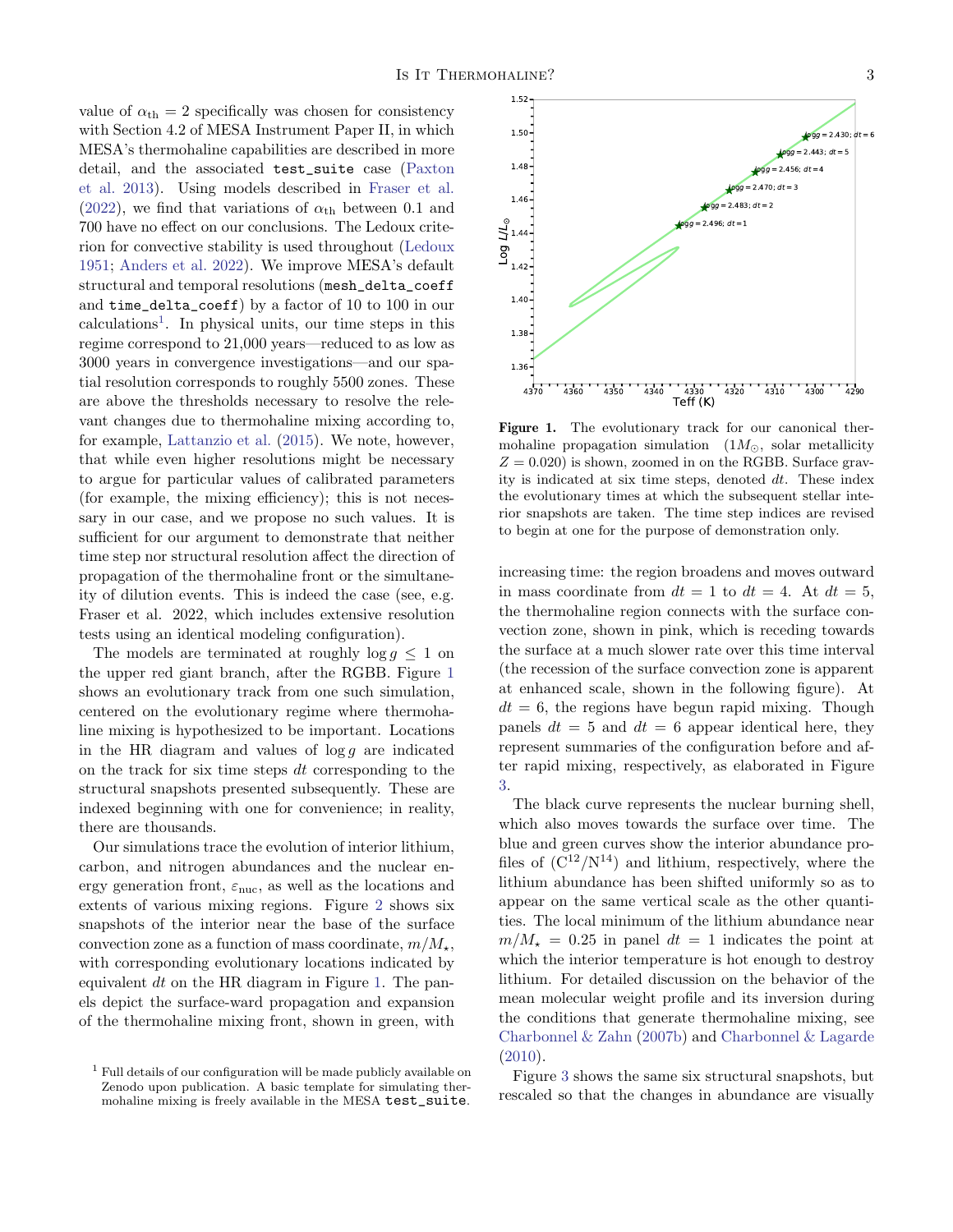detectable. As the panels show, there is a slow decrease in  $[C^{12}/N^{14}]$  and lithium as the time step increases from  $dt = 1$  to  $dt = 5$ , but a sudden, much larger decrease in both at  $dt = 6$ . In the final panel, we see that the drops in lithium and  $[C/N]$  occur at the same instant to within model precision (taken to be an uncertainty of half of one time step). This is the instant at which the thermohaline front meets the surface convection zone. We also observe this directly in Figure [4,](#page-6-0) where we show the predicted abundances as a function of the surface gravity. In our models, the lithium and carbon-to-nitrogen ratios experience the onset of dilution at the same time step. The drop beginning at that point is significant relative to other changes in the abundances and should be visible in observational data. We argue that this conclusion is not sensitive to the numerical or physical choices made in the model. We emphasize, however, that absolute abundances and timings are extremely challenging to predict accurately given the wide variety of physical uncertainties in the models, (see e.g. [Lattanzio et al.](#page-10-20) [2015,](#page-10-20) Cinquegrana et al., subm., for more extensive discussion). We are interested only in the relative changes here.

In general, this sequence is consistent with previous explorations of thermohaline mixing in low-mass red giant branch stars. After the RGBB, a region near the hydrogen burning shell becomes unstable to thermohaline mixing. On its own, thermohaline mixing in the model is insufficient to encourage mixing in the entire region between the burning shell and the base of the convection zone. However, when both rotational mixing and thermohaline mixing are included, the unstable region expands outwards, mixing through the region where lithium is destroyed, until it reaches the base of the surface convection zone. At this point, the star is able to (1) mix nitrogen enriched material from the shell up into the surface convection zone, and (2) to mix fragile elements like lithium from the cool surface of the star down into a region hot enough to destroy them. It is at this time that the surface abundances of lithium and  $\left[{\rm C/N}\right]$ should change.

### 3. DATA

<span id="page-3-0"></span>The theoretical framework discussed above makes a clear prediction that the abundances of all elements affected by thermohaline mixing should begin to change at the same point. The recent explosion of available spectroscopic measurements of well characterized stars makes it possible to test this prediction empirically.

For this analysis, we take the location of the red giant branch bump as a function of metallicity and the location of the change in the surface  $\left[\frac{C}{N}\right]$  ratio from

[Shetrone et al.](#page-10-11) [\(2019\)](#page-10-11). The authors used a large dataset of  $\alpha$ -element enhanced stars from the SDSS-IV's [\(Blan](#page-9-29)[ton et al.](#page-9-29) [2017\)](#page-9-29) APOGEE-2 [\(Majewski et al.](#page-10-31) [2017\)](#page-10-31) Data Release 14 [\(Abolfathi et al.](#page-9-30) [2018\)](#page-9-30). These stars were observed by the APOGEE [\(Wilson et al.](#page-10-32) [2019\)](#page-10-32) spectrograph on the Sloan Foundation Telescope [\(Gunn et al.](#page-9-31) [2006\)](#page-9-31) for a variety of reasons [\(Zasowski et al.](#page-10-33) [2017\)](#page-10-33), but processed and analyzed homogenously by the ASPCAP pipeline [\(Nidever et al.](#page-10-34) [2015;](#page-10-35) [Zamora et al.](#page-10-35) 2015; García Pérez et al.  $2016$ ; [Holtzman et al.](#page-9-33)  $2015$ ,  $2018$ ). To separate red clump stars from the red giants used here, the authors used the spectroscopic evolutionary states estimated automatically from APOGEE [\(Holtzman et al.](#page-9-33) [2015,](#page-9-33) [2018\)](#page-9-34), which use a combination of temperature, gravity, and luminosity information, and are calibrated based on the sample of APOGEE stars with asteroseismic estimates of evolutionary state [\(Elsworth et al.](#page-9-35) [2017,](#page-9-35) [2019\)](#page-9-36).

Since  $\alpha$ -enhanced stars were formed when the galaxy was young, these stars are assumed to be old, and therefore consistently low mass ( $\sim 0.9 \text{ M}_{\odot}$ ). [Shetrone et al.](#page-10-11) [\(2019\)](#page-10-11) therefore divided the full sample into metallicity bins, and studied each metallicity bin as if it represented an evolutionary sequence, roughly equivalent to a cluster. At each metallicity, they were able to identify the location of the overdensity of first ascent red giant branch stars that represented the red giant branch bump. In each bin, where possible, they also identified the location of the first dredge up, the extra mixing taking place near the red giant branch bump, and the location of any additional mixing on the upper giant branch if such mixing was detected at high significance (See Figure [5,](#page-6-1) or the original figures in that text for more detail). We show in Figure [6](#page-7-0) their reported locations of the red giant branch bump and the extra mixing event, as probed by  $[C/N]$ . While the exact surface gravity of the red giant branch bump is metallicity dependent, the extra mixing event seems to happen consistently a few tenths of a dex above (after) the red giant branch bump. The decline of  $\left[{\rm C/N}\right]$  at this point is consistent with the expectations from our theoretical understanding of thermohaline mixing as presented above.

We supplement these data with measurements of the lithium abundance of thousands of red giants in globular clusters observed by [Kirby et al.](#page-10-15) [\(2016\)](#page-10-15). From their dataset, we extract stars identified as first ascent red giants based on the inspection of their colors and magnitudes relative to other stars in the cluster (see [Kirby](#page-10-15) [et al.](#page-10-15) [2016\)](#page-10-15) for more discussion. Following the procedure described in [Shetrone et al.](#page-10-11) [\(2019\)](#page-10-11), we bin the stars in metallicity and search for a drop in lithium near the red giant branch bump (see data in Figure [5\)](#page-6-1) by fitting a hy-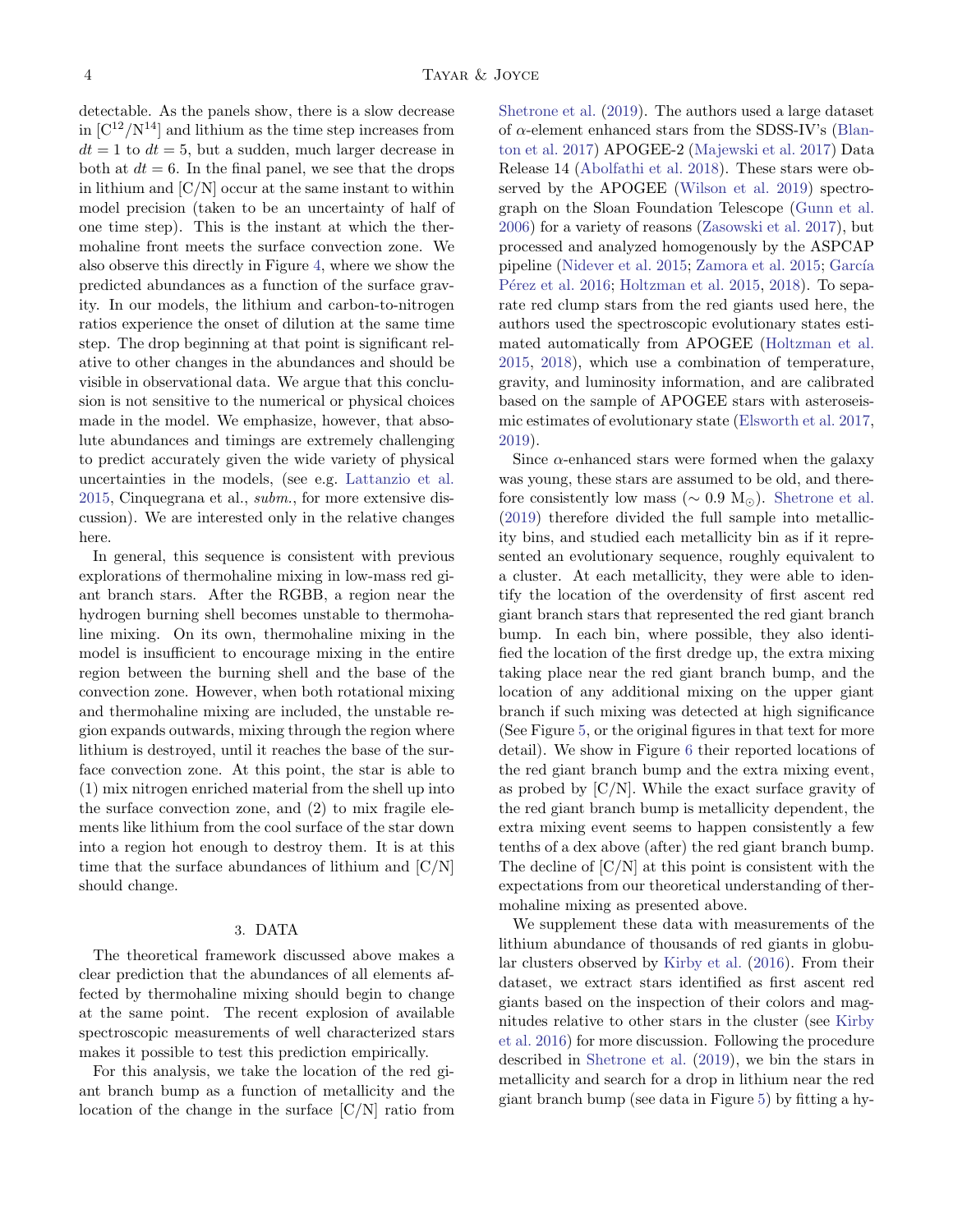

<span id="page-4-0"></span>Figure 2. Structural snapshots at evolutionary time steps for the  $1M_{\odot}$ , solar composition model, as indicated in Figure [1,](#page-2-1) are shown. As the model steps through time (marked in the upper right corner) the nuclear burning shell (black dashed line) moves outwards, as the surface convection zone's (pink shaded region) size is reduced. The thermohaline region (green shaded region) grows from the hydrogen burning shell until it meets the base of the convective region. The abundance of lithium (green line) and the ratio of carbon to nitrogen (blue line) are also shown, with units rescaled to fit within the plot. In this simulation, the lithium depletion region and the (C/N) depleted region are connected to the surface convection zone by the thermohaline front at the same time.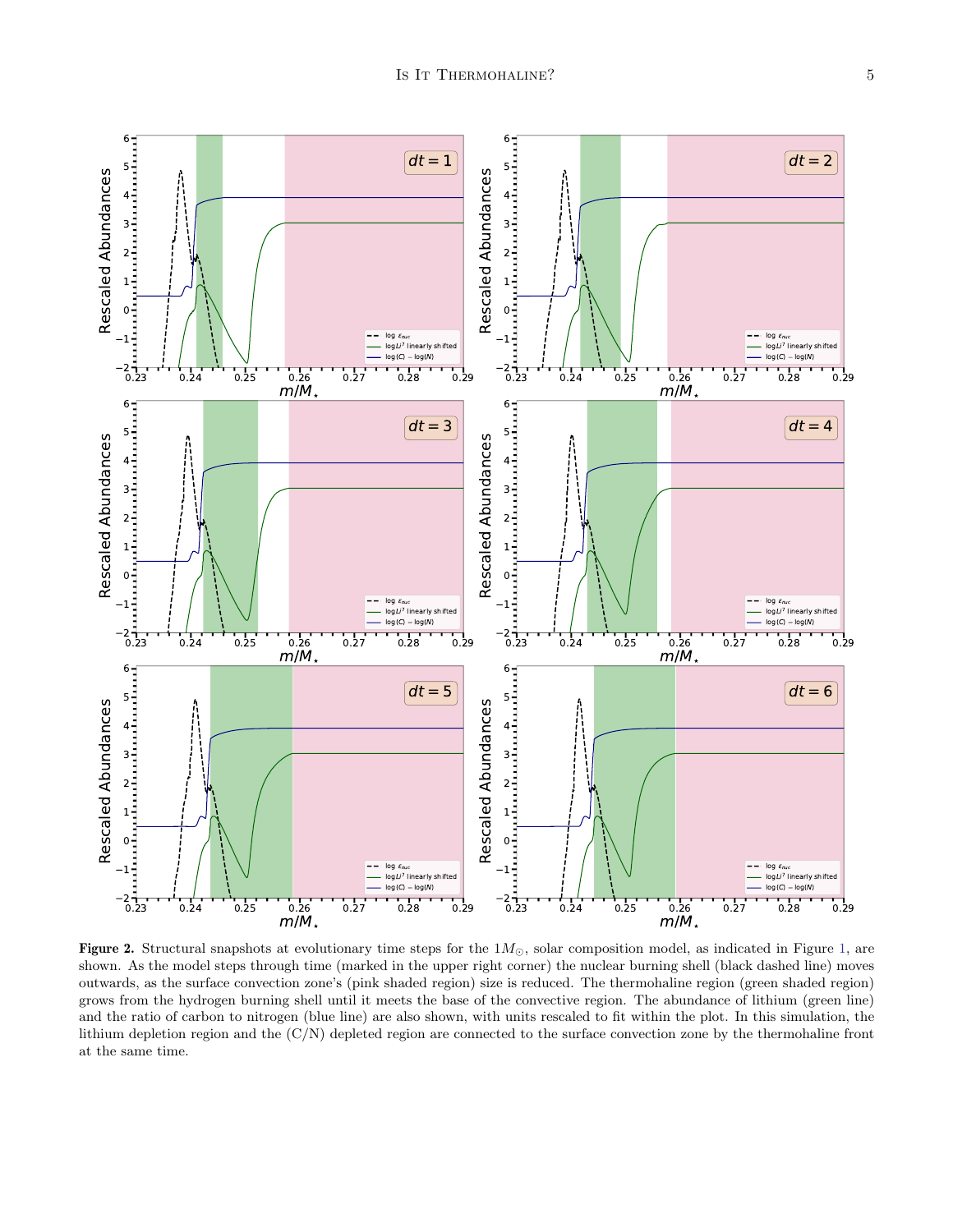

<span id="page-5-0"></span>Figure 3. Same as Figure [2](#page-4-0) but zooming in on the abundances to emphasize that the abundances of lithium (green dot-dashed line) and (C/N) (purple solid line) change only slightly until the thermohaline region (green) meets the base of the surface convection zone (pink), at which point the abundances of both elements at the surface begin to drop together. The abundances are rescaled so as to appear on similar axes by linearly shifting the log 10 abundance of lithium by a factor of roughly 15. We emphasize that we do not intend or attempt to provide predictions for specific values of abundances in this study: that is a much more difficult problem, impacted by numerous physical assumptions and their uncertainties that are not relevant to our investigation of the sequence of dilution events alone.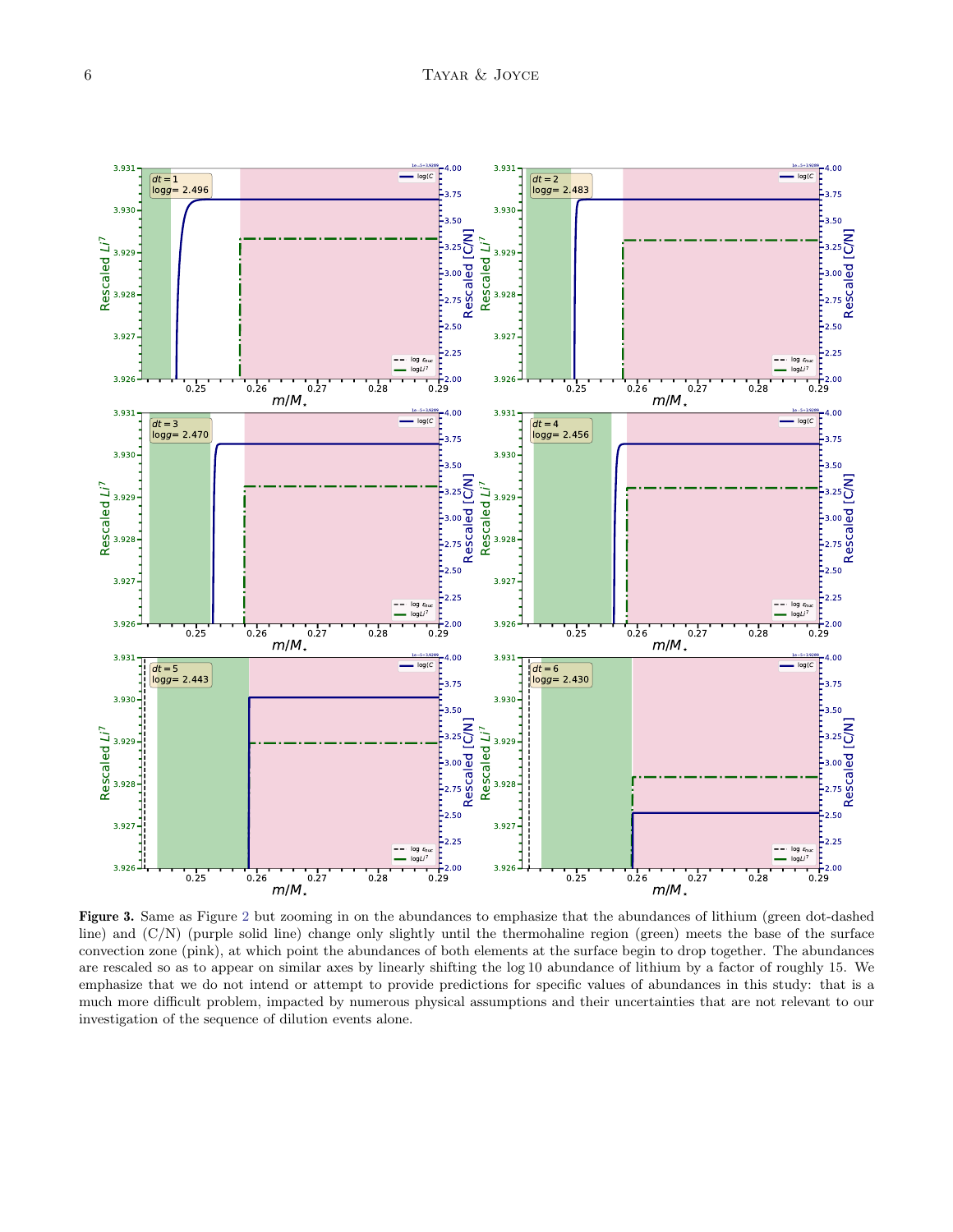

<span id="page-6-0"></span>**Figure 4.** Model predictions for the abundances of lithium (top) and  $C/N$  (bottom) are shown as the star evolves in surface gravity. The red vertical line marks the time step at which the dilution event related to the thermohaline front meeting the surface convection zone begins. This occurs slightly after the red giant branch bump, indicated with a purple dashed line. We show that this drop is predicted to begin at the same time step in both elements (emphasized in the zoomed-in panels on the left), and that the decline in the surface abundances at this point is significant compared to the slight changes visible earlier than and near the red giant branch bump (emphasized in the zoomed-out right panels).



<span id="page-6-1"></span>Figure 5. With large samples of stars binned in metallicity, it is possible to trace chemical evolution as a function of surface gravity using lithium (teal diamonds) and [C/N] (blue triangles) as well as empirically identify the red giant branch bump (purple circle, and descending line for reference). In analogy with the figures in [Shetrone et al.](#page-10-11) [\(2019\)](#page-10-11) and in order to make changes in abundance more clear, we have indicated with lines the approximate level of the post-dredge-up, prebump abundances (teal and blue lines).

perbolic tangent function to the data between 1.5 and 2.9 dex in each metallicity bin . We report our results in Table [1.](#page-6-2) Unfortunately, there are insufficient data points

<span id="page-6-2"></span>Table 1. Locations on the giant branch for the drop in surface lithium abundance measured from the [Kirby et al.](#page-10-15) [\(2016\)](#page-10-15) data (see Section [3\)](#page-3-0) as well as the drop in [C/N] and the red giant branch bump as measured in [Shetrone et al.](#page-10-11) [\(2019\)](#page-10-11). Error bars represent the uncertainty in the measured location from various methods rather than the systematic uncertainties on the data.

| $\rm [M/H]$ | $log(g)_{Li}$   | $log(g)_{CN}$ | $log(g)_{\text{bump}}$ |
|-------------|-----------------|---------------|------------------------|
| 0.0         | .               |               | $2.54 + 0.01$          |
| $-0.2$      |                 | .             | $2.56 + 0.01$          |
| $-0.4$      |                 | $2.28 + 0.08$ | $2.55 + 0.04$          |
| $-0.6$      |                 | $2.32 + 0.11$ | $2.52 + 0.12$          |
| $-0.8$      |                 | $2.36 + 0.11$ | $2.46 + 0.01$          |
| $-1.0$      | $2.37 + 0.15$   | $2.23 + 0.09$ | $2.30 + 0.04$          |
| $-1.2$      | $2.42 + 0.19$   | $2.14 + 0.03$ | $2.33 + 0.05$          |
| $-1.4$      | $2.22 + 0.21$   | $2.14 + 0.03$ | $2.25 + 0.01$          |
| -1.6        | $2.15 + 0.15$   |               | $2.27 + 0.07$          |
| $-1.8$      | $2.47 + 0.10$   | .             |                        |
| $-2.0$      | $2.36 \pm 0.06$ | .             | .                      |
| $-2.2$      | $2.28 + 0.01$   | .             | .                      |
| $-2.4$      | $1.98 \pm 0.01$ | .             | .                      |
| $-2.6$      | $2.22 + 0.22$   | .             | .                      |

in this sample to robustly detect the red giant branch bump location directly in the [Kirby et al.](#page-10-15) [\(2016\)](#page-10-15) spectroscopic sample. However some, of these clusters were studied with HST by [Nataf et al.](#page-10-36) [\(2013\)](#page-10-36), and the V magnitude of their red giant branch bumps were measured.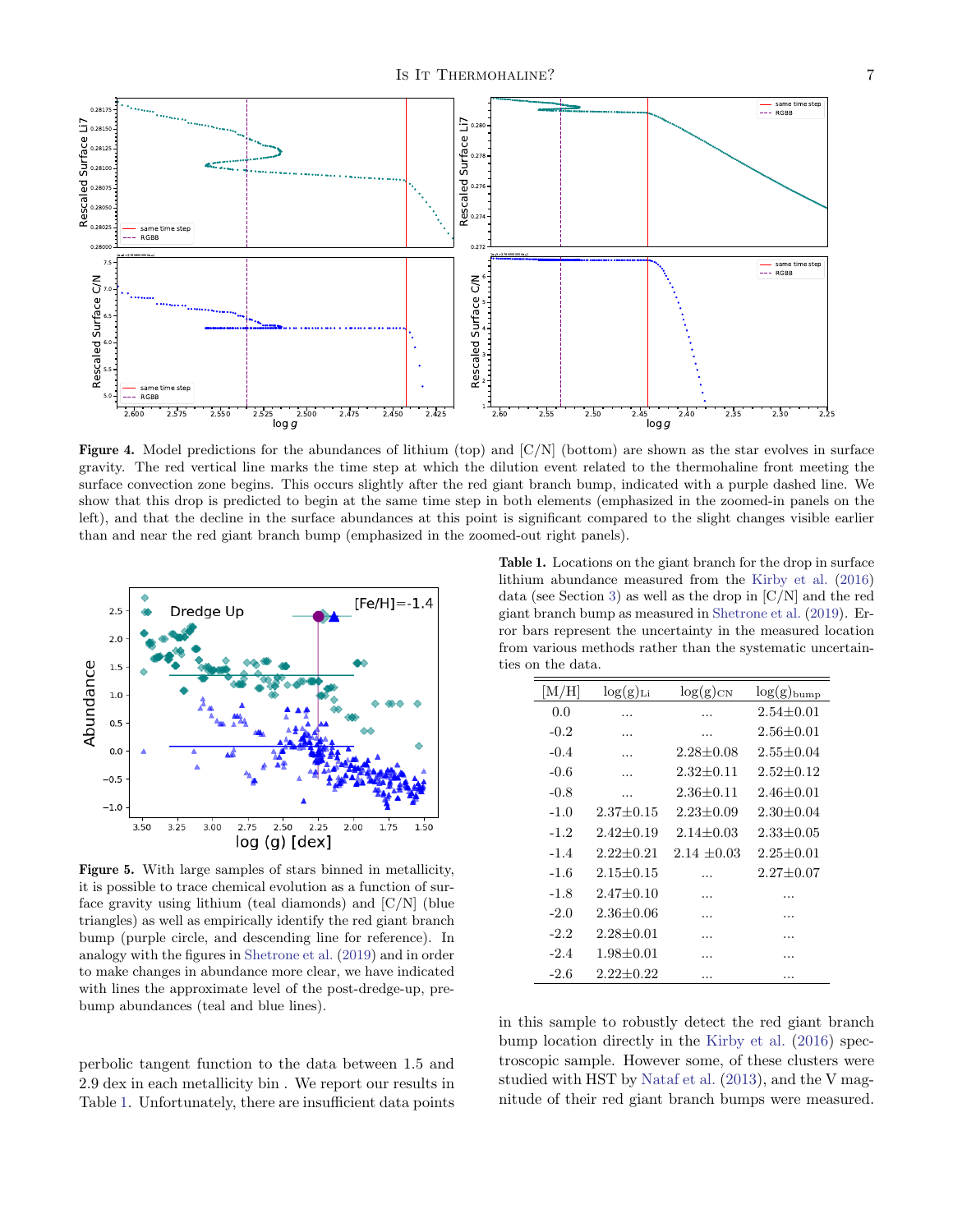<span id="page-7-0"></span>Figure 6. The location in surface gravity, as a function of metallicity, of the drop in  $\left[{\rm C/N}\right]$  associated with extra mixing (blue triangles), and the drop in lithium near the same point (teal diamonds). The empirical locations of the red giant branch bump from [Shetrone et al.](#page-10-11) [\(2019\)](#page-10-11) are marked in filled circles, and the estimated locations of the bump in [Kirby et al.](#page-10-15) [\(2016\)](#page-10-15) clusters that were studied by [Nataf et al.](#page-10-36)  $(2013)$  are marked as open circles. While the drop in  $\lfloor C/N \rfloor$ is always above the red giant branch bump as expected, the drop in lithium abundance seems to happen significantly earlier, suggesting that a different mechanism is responsible.

For those clusters, we used stars near that V magnitude with measured surface gravities to estimate the surface gravity of the red giant branch bump on the [Kirby et al.](#page-10-15) [\(2016\)](#page-10-15) scale, and used the average metallicity measured by [Kirby et al.](#page-10-15) [\(2016\)](#page-10-15) for the whole cluster. While there may be uncertainties and systematics from this method for individual clusters, the ensemble seems to match well the trend in bump surface gravity measured in [Shetrone](#page-10-11) [et al.](#page-10-11) [\(2019\)](#page-10-11) (Figure [6\)](#page-7-0). We therefore make the assumption that the two measurements are on the same scale and can be compared, a point to which we return in the discussion section.

We show in Figure [6](#page-7-0) that a decrease in lithium abundance does indeed happen near the red giant branch bump, but it is not coincident with the drop in  $\lbrack C/N \rbrack$ . This implies that the two changes cannot be due to the same thermohaline mixing event.

#### 4. DISCUSSION

In this paper, we have presented an argument regarding the the observed timing of chemical depletion events and the ability of thermohaline mixing alone to explain them. Our simulations clearly show it cannot, thus inviting a more sophisticated theoretical explanation for the observed time-separation of abundance depletion trends.

Given the observational data available, the extra mixing events that alter the surface abundances of  $\left[\frac{C}{N}\right]$ and lithium cannot both be ascribed to thermohaline mixing since they do not occur at the same time. The regions that must be mixed have previously been homogenized during the first dredge up, and therefore should not retain chemical gradients and discontinuities left behind from pre-main-sequence or main sequence processes. As shown in the literature and by the modeling above, the thermohaline mixing front is propagating outwards from the core after the bump, and therefore extra mixing events related to thermohaline mixing should not begin to alter the surface chemistry until about 0.1 dex above the red giant branch bump. While this result is consistent with the measured location of the change in  $[C/N]$ , it is inconsistent with the location of the change of the lithium abundance. Such discrepancies have been noted in the past in detailed cluster analyses [\(Angelou](#page-9-37) [et al.](#page-9-37) [2015\)](#page-9-37), but in general it has been argued that they result from other other issues in the analysis such as the choice of distance modulus [\(Henkel et al.](#page-9-19) [2017\)](#page-9-19). Under the assumption that the offset we see in our data is real, we first discuss possible theoretical explanations for this result, and then suggest several observational tests which could ensure that it is robust.

Theoretically, in order to obtain a drop in lithium before the thermohaline front has met the base of the convection zone, there needs to be sufficient extra mixing beneath the convective envelope to penetrate into the region of the star that is hot enough to destroy lithium. Simulations of convective zones do often see convective-like flows moving into regions that are formally stably stratified, variously called convective overshoot (e.g. [Zahn](#page-10-37) [1991;](#page-10-37) [Korre et al.](#page-10-38) [2019\)](#page-10-38), entrainment (e.g. [Meakin & Arnett](#page-10-39) [2007;](#page-10-39) [Horst et al.](#page-9-38) [2021\)](#page-9-38) or convective penetration (e.g. [Hurlburt et al.](#page-9-39) [1994;](#page-9-39) [Anders](#page-9-40) [et al.](#page-9-40) [2021\)](#page-9-40). However, both simulations and observations [\(Claret & Torres](#page-9-41) [2019;](#page-9-41) [Pedersen et al.](#page-10-40) [2021\)](#page-10-40) of main sequence and red giant branch stars generally find these overshoot regions to be significantly smaller than a pressure scale height [\(Joyce & Chaboyer](#page-10-41) [2018\)](#page-10-41). In the case of red giant stars, the lithium burning zone is more than a pressure scale height below the formal boundary of the surface convection zone [\(Straus et al.](#page-10-42) [1976\)](#page-10-42). Rotational mixing can be present in this region in models (see e.g. [Lagarde et al.](#page-10-43) [2012;](#page-10-43) [Charbonnel et al.](#page-9-15) [2020\)](#page-9-15),

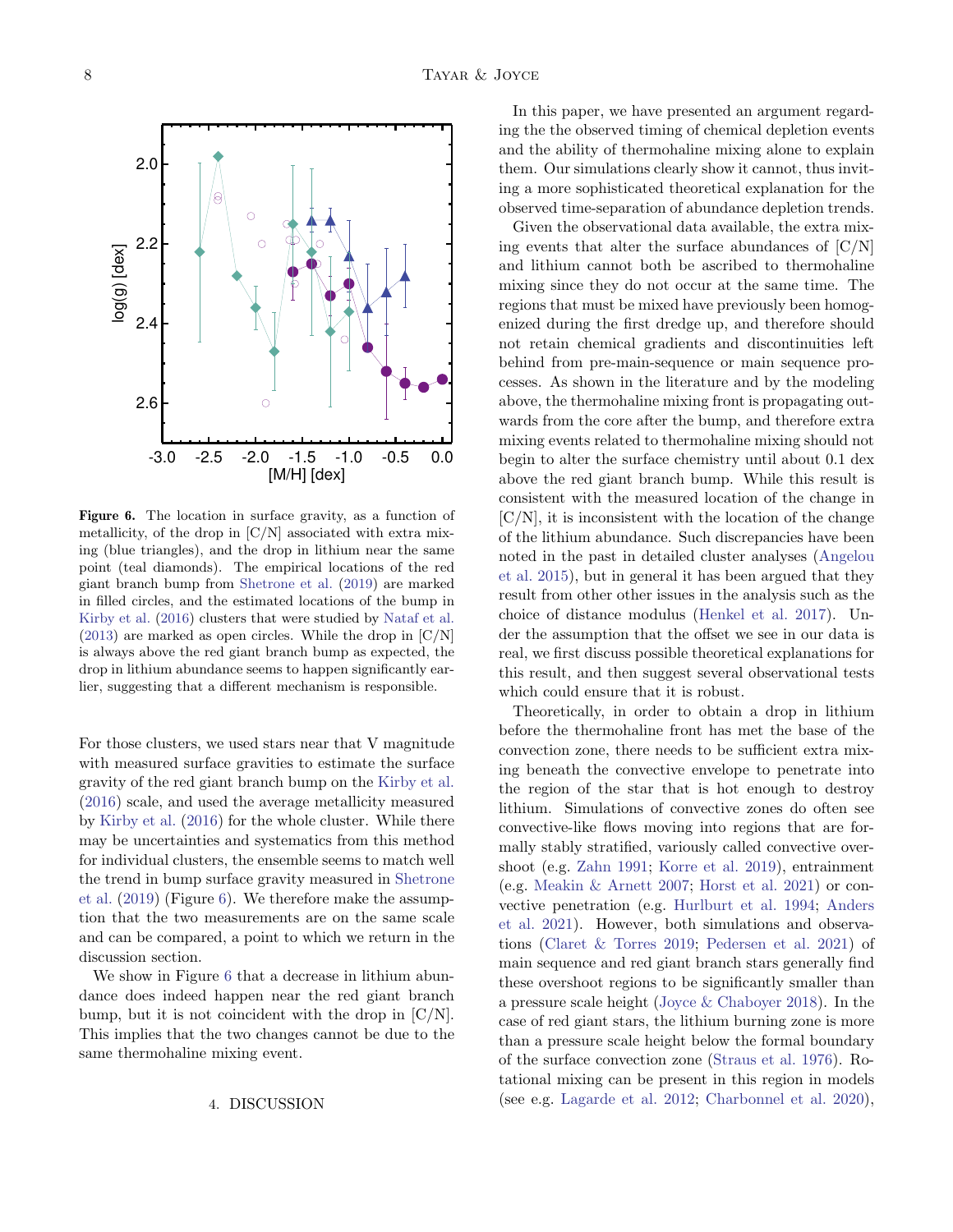but it is generally not expected to be strong enough to deplete a significant amount of lithium on its own. This suggests that some unusual process, or combination of processes, may be acting in this region.

However, we also acknowledge the possibility that the offset between the lithium and  $\left[{\rm C/N}\right]$  mixing locations could be the result of observational biases. In particular, calibrating the absolute surface gravities and metallicities between surveys can be challenging, and so exploration of a sample of stars where both lithium and [C/N] have been measured would be a strong test of this result, as would detailed analysis of both elements in a single cluster, where systematics are easier to control and differential measurements are extremely powerful. Larger sample sizes, from, e.g., the more recent APOGEE DR17 data or GALAH DR3, would also reduce the observational uncertainty in the location of the drop in abundance for each element, as well as the location and size of the luminosity bump. More extensive catalogs might also be better able to map the shape of the change near the dilution drop. They may also be better able to account for the expected differences in the rate of change of lithium versus the carbon-to-nitrogen ratio, which could affect the inferred location of the onset of the mixing. Additional mixing diagnostics such as  $12^1C/13C$  might also be illuminating, as would a study of the mass dependence of the location and depth of extra mixing. Mis-identification of evolutionary states in the data could also alter the measured location of the extra mixing: for example, dragging the estimated drop from the bump towards the clump, where stars are already mixed. This would present as a shift towards higher gravity at low metallicity and towards a lower gravity at high metallicity. While we believe that this is not a significant factor for our data sets, where evolutionary states have been carefully calibrated or curated by eye, it is important to consider for future investigations of this type.

This investigation serves as an exciting foray into the new reality where the properties of extremely large samples of stars are exquisitely characterized, and therefore even minute surface changes can be identified observationally and used to test theories of stellar interiors and evolution. As spectroscopic surveys release even more data (e.g. GALAH, Gaia-ESO, SDSS-V), and as these data can be combined with other methods of characterizing stars, including astrometry, asteroseismology, interferometry, photometry, and time domain studies, we venture into a regime where a theory must not only qualitatively match the expected results, but also quantitatively agree with precisely characterized observational data, with significantly reduced systematic uncertainties.

# ACKNOWLEDGEMENTS

J.T. and M.J. contributed equally to this manuscript. The authors gratefully acknowledge helpful discussions with Adrian Fraser, Matteo Cantiello, Evan Anders, and the rest of the thermohaline working group at the KITP Probes of Transport in Stars 2021 meeting. J.T. would like to thank Evan Kirby for discussions that contributed to the beginnings of this work and Ann Boesgaard for pointing out useful references. M.J. wishes to thank Brian Chaboyer for useful discussion on numerics during the second revision of this manuscript. J.T. and M.J. also wish to thank Amanda Karakas, Marc Pinsonneault, and László Molnár, each of whom provided an independent reading and review of this manuscript. We thank the referees for their comments that improved this manuscript.

J.T. acknowledges that support for this work was provided by NASA through the NASA Hubble Fellowship grant No.51424 awarded by the Space Telescope Science Institute, which is operated by the Association of Universities for Research in Astronomy, Inc., for NASA, under contract NAS5-26555. M.J. was supported by the Lasker Data Science Fellowship, awarded by the Space Telescope Science Institute, and the Kavli Institute for Theoretical Physics at the University of California, Santa Barbara. This research was supported in part by the National Science Foundation under Grant No. NSF PHY-1748958.

### APPENDIX

#### A. MESA DETAILS

The MESA EOS is a blend of the OPAL [\(Rogers & Nayfonov](#page-10-44) [2002\)](#page-10-44), SCVH [\(Saumon et al.](#page-10-45) [1995\)](#page-10-45), FreeEOS [\(Irwin](#page-9-42) [2004\)](#page-9-42), HELM [\(Timmes & Swesty](#page-10-46) [2000\)](#page-10-46), and PC [\(Potekhin & Chabrier](#page-10-47) [2010\)](#page-10-47) EOSes.

Radiative opacities are primarily from OPAL [\(Iglesias & Rogers](#page-9-43) [1993,](#page-9-43) [1996b\)](#page-9-44), with low-temperature data from [Ferguson et al.](#page-9-45) [\(2005\)](#page-9-45) and the high-temperature, Compton-scattering dominated regime by [Buchler & Yueh](#page-9-46) [\(1976\)](#page-9-46). Electron conduction opacities are from [Cassisi et al.](#page-9-47) [\(2007\)](#page-9-47).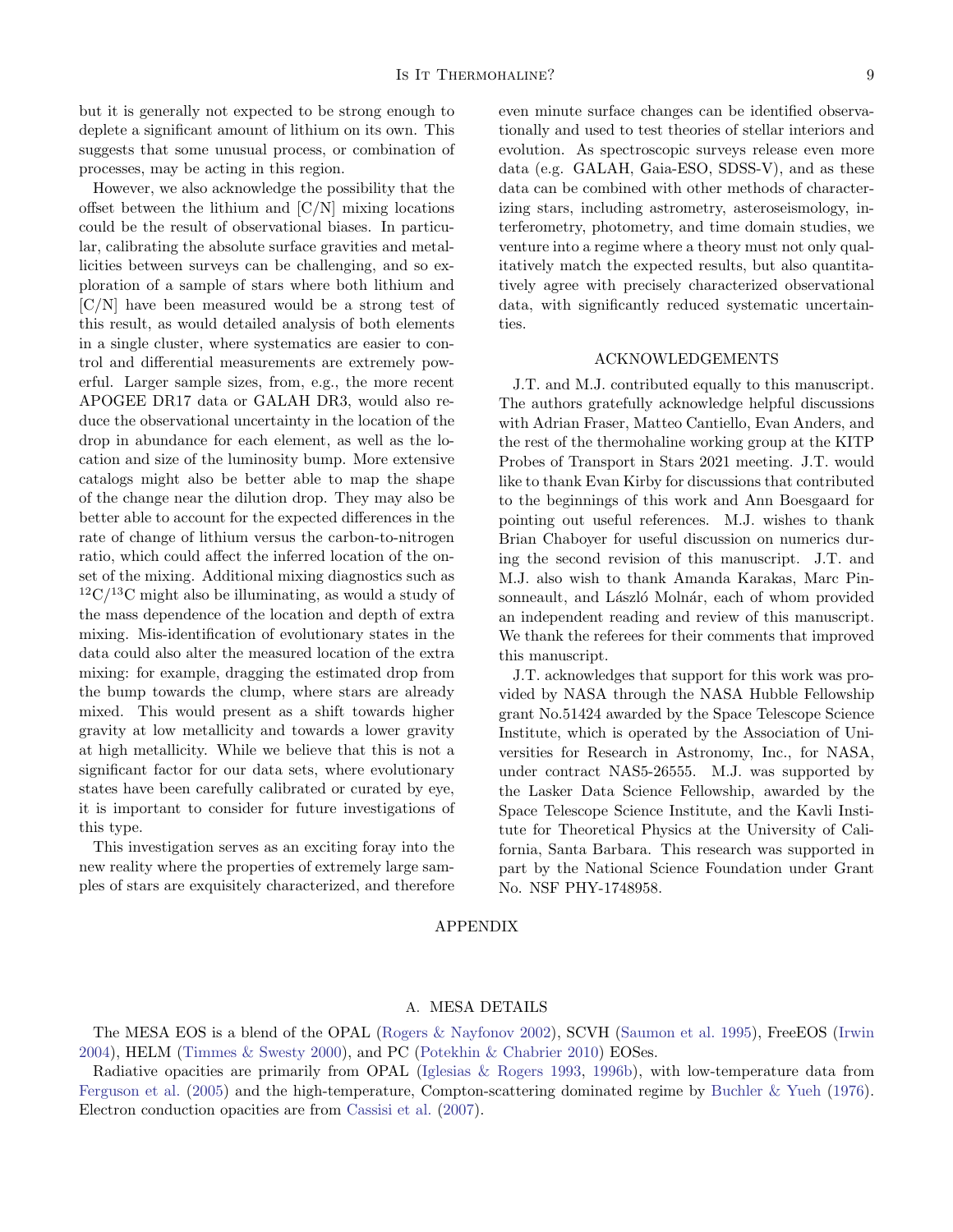# 10 TAYAR & JOYCE

Nuclear reaction rates are from JINA REACLIB [\(Cyburt et al.](#page-9-48) [2010\)](#page-9-48) plus additional tabulated weak reaction rates [Fuller et al.](#page-9-49) [\(1985\)](#page-9-49); [Oda et al.](#page-10-48) [\(1994\)](#page-10-48); Langanke & Martínez-Pinedo [\(2000\)](#page-10-49). Screening is included via the prescription of [Chugunov et al.](#page-9-50) [\(2007\)](#page-9-50). Thermal neutrino loss rates are from [Itoh et al.](#page-9-51) [\(1996\)](#page-9-51).

#### REFERENCES

- <span id="page-9-30"></span>Abolfathi, B., Aguado, D. S., Aguilar, G., et al. 2018, ApJS, 235, 42
- <span id="page-9-40"></span>Anders, E. H., Jermyn, A. S., Lecoanet, D., & Brown, B. P. 2021, arXiv e-prints, arXiv:2110.11356
- <span id="page-9-28"></span>Anders, E. H., Jermyn, A. S., Lecoanet, D., et al. 2022, arXiv e-prints, arXiv:2203.06186
- <span id="page-9-37"></span>Angelou, G. C., D'Orazi, V., Constantino, T. N., et al. 2015, MNRAS, 450, 2423
- <span id="page-9-29"></span>Blanton, M. R., Bershady, M. A., Abolfathi, B., et al. 2017, AJ, 154, 28
- <span id="page-9-2"></span>Boesgaard, A. M., Lum, M. G., & Deliyannis, C. P. 2020, ApJ, 888, 28
- <span id="page-9-24"></span>Böhm-Vitense, E. 1958, ZA, 46, 108
- <span id="page-9-1"></span>Boothroyd, A. I., & Sackmann, I. J. 1999, ApJ, 510, 232
- <span id="page-9-13"></span>Brown, J. M., Garaud, P., & Stellmach, S. 2013, ApJ, 768, 34
- <span id="page-9-46"></span>Buchler, J. R., & Yueh, W. R. 1976, ApJ, 210, 440
- <span id="page-9-18"></span>Cantiello, M., & Langer, N. 2010, A&A, 521, A9
- <span id="page-9-8"></span>Carbon, D. F., Romanishin, W., Langer, G. E., et al. 1982, ApJS, 49, 207
- <span id="page-9-47"></span>Cassisi, S., Potekhin, A. Y., Pietrinferni, A., Catelan, M., & Salaris, M. 2007, ApJ, 661, 1094
- <span id="page-9-6"></span>Chanamé, J., Pinsonneault, M., & Terndrup, D. M. 2005, ApJ, 631, 540
- <span id="page-9-16"></span>Charbonnel, C., & Lagarde, N. 2010, A&A, 522, A10
- <span id="page-9-0"></span>Charbonnel, C., Vauclair, S., Maeder, A., Meynet, G., & Schaller, G. 1994, A&A, 283, 155
- <span id="page-9-17"></span>Charbonnel, C., & Zahn, J. P. 2007a, A&A, 476, L29
- <span id="page-9-10"></span>—. 2007b, A&A, 467, L15
- <span id="page-9-15"></span>Charbonnel, C., Lagarde, N., Jasniewicz, G., et al. 2020, A&A, 633, A34
- <span id="page-9-50"></span>Chugunov, A. I., Dewitt, H. E., & Yakovlev, D. G. 2007, PhRvD, 76, 025028
- <span id="page-9-41"></span>Claret, A., & Torres, G. 2019, ApJ, 876, 134
- <span id="page-9-25"></span>Cox, J. P. 1980, Theory of stellar pulsation
- <span id="page-9-22"></span>Cox, J. P., & Giuli, R. T. 1968, Principles of stellar structure
- <span id="page-9-48"></span>Cyburt, R. H., Amthor, A. M., Ferguson, R., et al. 2010, ApJS, 189, 240
- <span id="page-9-11"></span>Denissenkov, P. A. 2010, ApJ, 723, 563
- <span id="page-9-12"></span>Denissenkov, P. A., & Merryfield, W. J. 2011, ApJL, 727, L8
- <span id="page-9-23"></span>Eddington, A. S. 1916, MNRAS, 77, 16
- <span id="page-9-9"></span>Eggleton, P. P., Dearborn, D. S. P., & Lattanzio, J. C. 2006, Science, 314, 1580
- <span id="page-9-35"></span>Elsworth, Y., Hekker, S., Basu, S., & Davies, G. R. 2017, MNRAS, 466, 3344
- <span id="page-9-36"></span>Elsworth, Y., Hekker, S., Johnson, J. A., et al. 2019, MNRAS, 489, 4641
- <span id="page-9-45"></span>Ferguson, J. W., Alexander, D. R., Allard, F., et al. 2005, ApJ, 623, 585
- <span id="page-9-27"></span>Fraser, A. E., Joyce, M., Anders, E. H., Tayar, J., & Cantiello, M. 2022, arXiv e-prints, arXiv:2204.08487
- <span id="page-9-49"></span>Fuller, G. M., Fowler, W. A., & Newman, M. J. 1985, ApJ, 293, 1
- <span id="page-9-7"></span>Fusi Pecci, F., Ferraro, F. R., Crocker, D. A., Rood, R. T., & Buonanno, R. 1990, A&A, 238, 95
- <span id="page-9-14"></span>Garaud, P., Kumar, A., & Sridhar, J. 2019, ApJ, 879, 60
- <span id="page-9-32"></span>García Pérez, A. E., Allende Prieto, C., Holtzman, J. A., et al. 2016, AJ, 151, 144
- <span id="page-9-5"></span>Gratton, R. G., Sneden, C., Carretta, E., & Bragaglia, A. 2000, A&A, 354, 169
- <span id="page-9-21"></span>Grevesse, N., & Sauval, A. J. 1998, SSRv, 85, 161
- <span id="page-9-31"></span>Gunn, J. E., Siegmund, W. A., Mannery, E. J., et al. 2006, AJ, 131, 2332
- <span id="page-9-20"></span>Henkel, K., Karakas, A. I., Casey, A. R., Church, R. P., & Lattanzio, J. C. 2018, ApJL, 863, L5
- <span id="page-9-19"></span>Henkel, K., Karakas, A. I., & Lattanzio, J. C. 2017, MNRAS, 469, 4600
- <span id="page-9-33"></span>Holtzman, J. A., Shetrone, M., Johnson, J. A., et al. 2015, AJ, 150, 148
- <span id="page-9-34"></span>Holtzman, J. A., Hasselquist, S., Shetrone, M., et al. 2018, AJ, 156, 125
- <span id="page-9-38"></span>Horst, L., Hirschi, R., Edelmann, P. V. F., Andrássy, R., & Röpke, F. K. 2021, A&A, 653, A55
- <span id="page-9-39"></span>Hurlburt, N. E., Toomre, J., Massaguer, J. M., & Zahn, J.-P. 1994, ApJ, 421, 245
- <span id="page-9-3"></span>Iben, Jr., I. 1964, ApJ, 140, 1631
- <span id="page-9-4"></span>—. 1967, ApJ, 147, 624
- <span id="page-9-43"></span><span id="page-9-26"></span>Iglesias, C. A., & Rogers, F. J. 1993, ApJ, 412, 752
- —. 1996a, ApJ, 464, 943
- <span id="page-9-44"></span><span id="page-9-42"></span>—. 1996b, ApJ, 464, 943
- Irwin, A. W. 2004, The FreeEOS Code for Calculating the Equation of State for Stellar Interiors I: An Improved EFF-Style Approximation for the Fermi-Dirac Integrals
- <span id="page-9-51"></span>Itoh, N., Hayashi, H., Nishikawa, A., & Kohyama, Y. 1996, ApJS, 102, 411